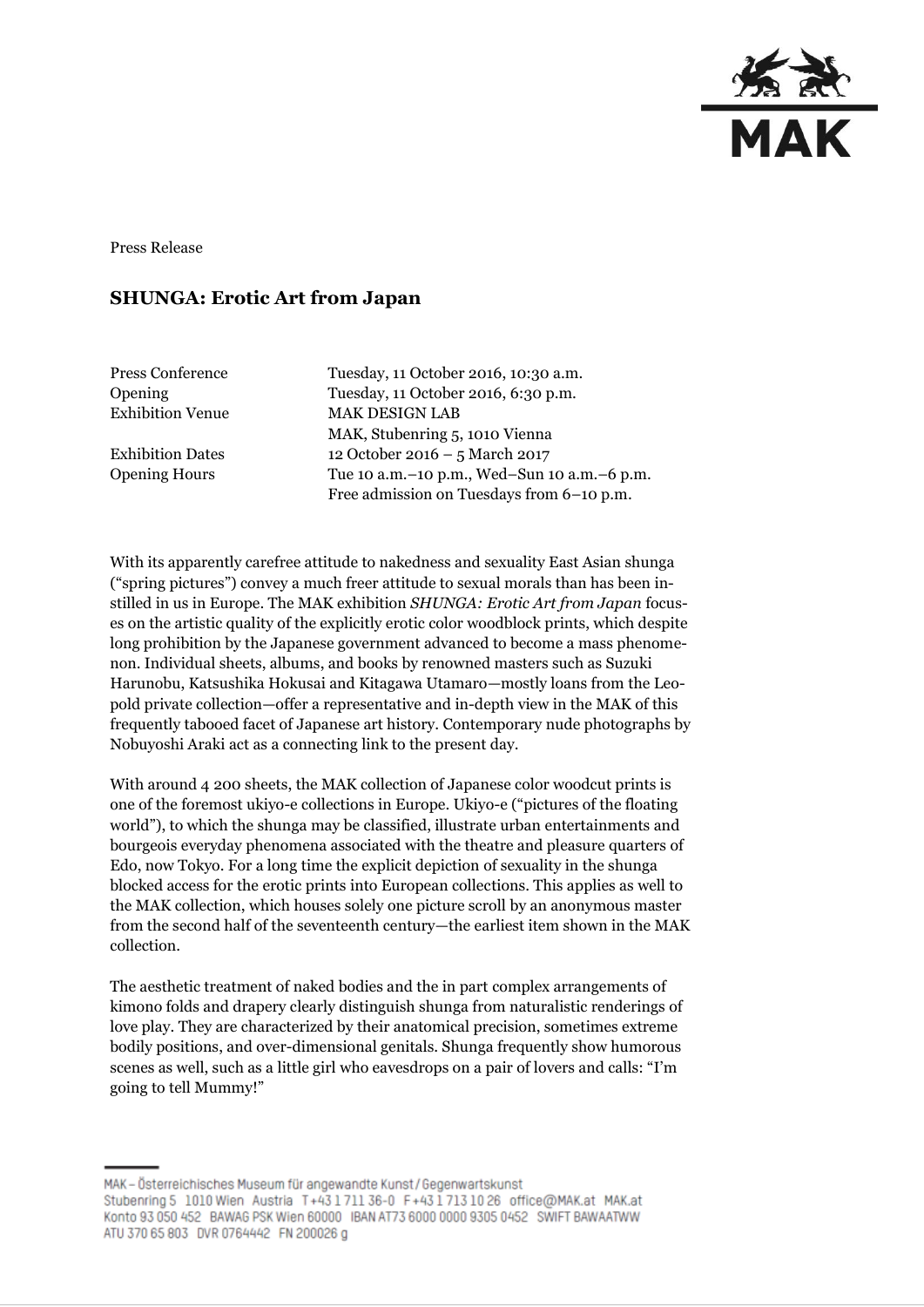

The chronologically structured exhibition in the MAK DESIGN LAB starts off with early shunga series from the seventeenth century, which keep to the twelve-month cycle and—with a title sheet—constitute thirteen related prints. Suzuki Harunobu (ca. 1725–1770), one of the foremost shunga artists, elaborated the initially black-andwhite woodcuts into polychrome prints; his parables between Chinese poetry and Japanese eroticism appealed especially to the rich and educated middle class in Edo.

Nearly all well-known ukiyo-e artists also designed erotic color woodcut prints, accounting for the artistic quality of shunga. Kitagawa Utamaro (1753–1806) transformed Harunobu's originally dream-like erotic scenes into more explicit portrayals. He makes them more matter-of-fact and also shows semi-erotic domestic scenes like the Beauty (bijin) at her toilette. Utamaro's albums—today extremely scarce on the art market—are among the most sought-after works of Japanese art. His series *Negai no itoguchi* [*The Prelude to Desire*] (1799) can be seen in its entirety in the MAK.

Katsushika Hokusai (1760–1849)—famous not only for his series *36 Views of Mount Fuji*—blends erotic fantasies with the world of mythology and ghosts. During the Meiji period (1868–1912) the quality of the shunga tended to vary. The beautiful woman (bijin) is no longer the central subject, they focus far more on erotic motifs like the young student or the self-assertive woman. The new technical potential offered by photography since the last quarter of the nineteenth century caused the color woodcut print to lose much of its significance as a mass medium. The artist Hashiguchi Goyō (1880–1921) was one of the first to revive the ukiyo-e in "new prints" (shin hanga), creating a modern, self-confident image of women reminiscent of Utamaro's sheets.

The MAK exhibition closes with selected photographs by the Japanese artist Nobuyoshi Araki (b. 1940), who has produced several nude photography series alluding to shunga from the Edo period.

The major part of the works shown in *SHUNGA: Erotic Art from Japan* comes from Rudolf Leopold's (1925–2010) superlative ukiyo-e collection, now owned by his son Diethard Leopold, who continually enlarges the collection. The depiction of sex without taboos in the color woodcut prints made a great impression in Europe and was first methodically interpreted in similarly direct form by Egon Schiele in whole series of sheets. The woodcuts are a constitutive part of the Rudolf Leopold Collection; the art patron compiled an all-embracing retrospective dealing with Vienna around 1900 with Schiele as its nucleus. A part of the comprehensive shunga collection was on show in the exhibition *Japan – Fragility of Existence* in the Leopold Museum in 2012/2013. While shunga was probably deemed to be pornography at the start, today the focus is on its art-historical significance. Erotic color woodcut prints have hither-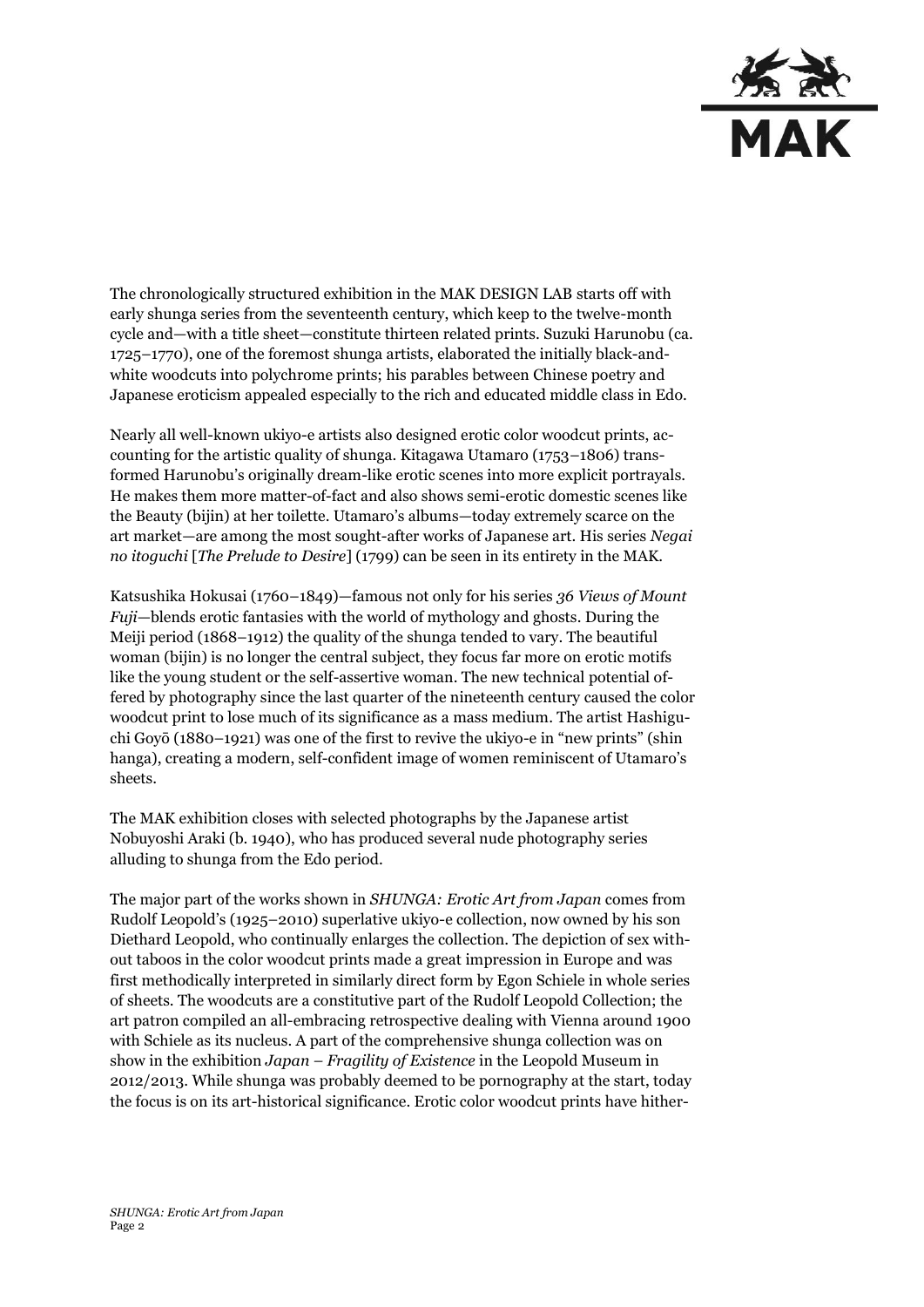

to hardly played a part on the exhibition scene, since the borderline between erotic art and pornography is frequently blurred. The British Museum was a forerunner in showcasing them in Europe with the large-scale exhibition *Shunga: sex and pleasure in Japanese art* in 2013. In Japan itself the first major shunga exhibition followed in 2015 in the Eisei Bunko Museum in Tokyo.

The exhibition is accompanied by a catalog of the same name, published by the MAK, with texts by Susanne Klien, Diethard Leopold, and Sepp Linhart, approx. 200 pages, 80 illustrations. Available at the MAK Design Shop for  $\epsilon$  18.

### **This exhibition contains explicitly erotic depictions which might offend the moral sensibility of persons under sixteen years of age.**

Press photos on the exhibition are available for download at MAK.at/press.

#### **SUPPORTING PROGRAM**

**Curator-guided tours** with Johannes Wieninger Thu, 13 Oct 2016, 5 p.m. Tue, 8 Nov 2016, 6 p.m.

#### **Regular guided tours**

15 Oct – 11 Dec 2016 Sat, 2 p.m. Sun, 3 p.m.

18 Dec 2016 – 29 Jan 2017 Sat, 3 p.m.

Every Tuesday up to and including 28 February 2017: 6 p.m. Tour through the MAK and guided tour *SHUNGA: Erotic Art from Japan*

#### **MAK SENIORS**

Wed, 19 Oct 2016, 3 p.m. Guided tour through the exhibition, followed by further discussion at the restaurant Salonplafond in the MAK Total price  $\epsilon$  15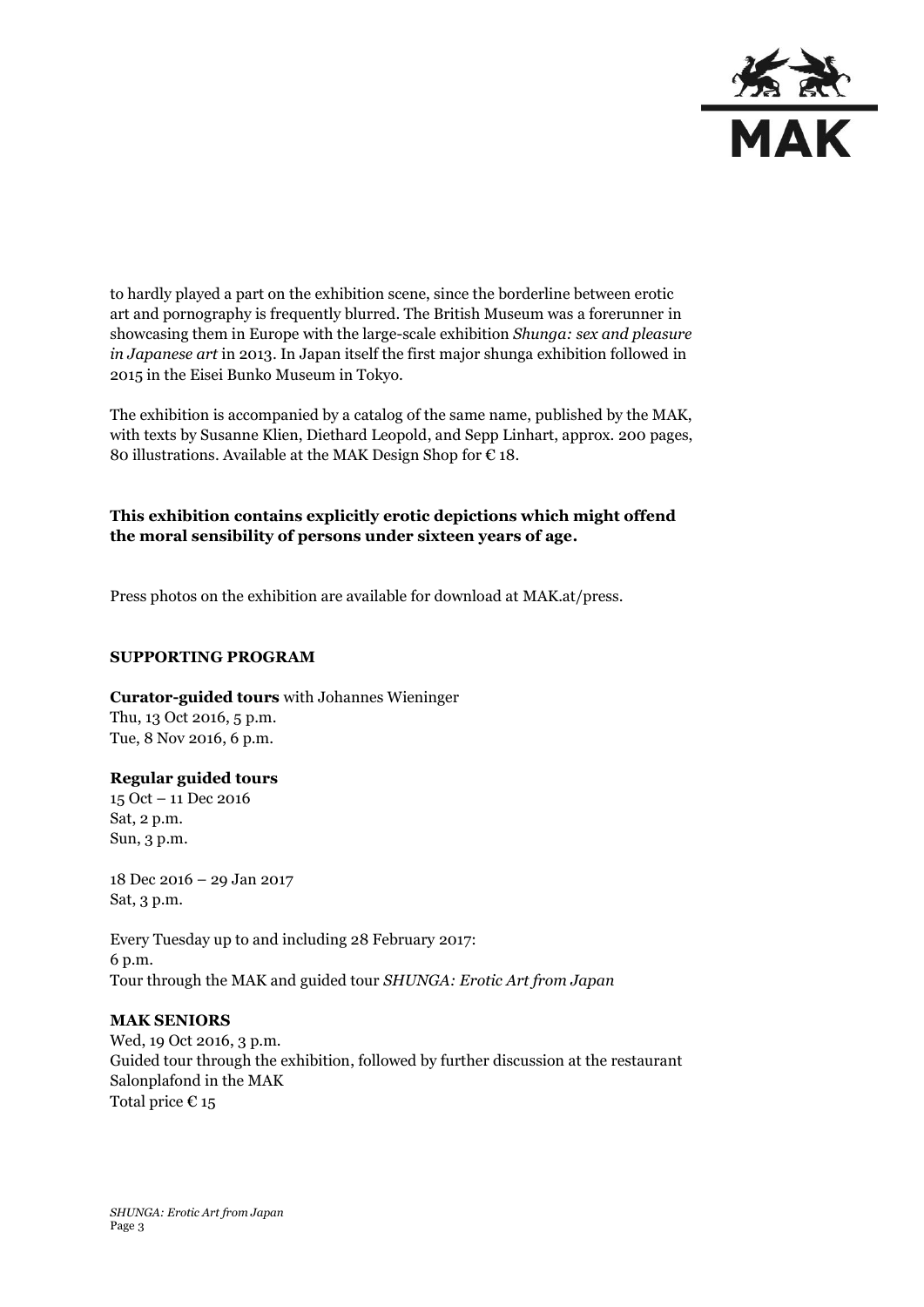

Information and registration: T +43 1 711 36-298, education@MAK.at

## **SHUNGA Evening**

Short lectures and guided tours of *SHUNGA: Erotic Art from Japan* Tue, 24 January 2017, 6–9 p.m.

#### **Print On Demand**

Top quality art prints: during the exhibition many of the sheets are available as print on demand. More information[: repro@MAK.at](mailto:repro@MAK.at)